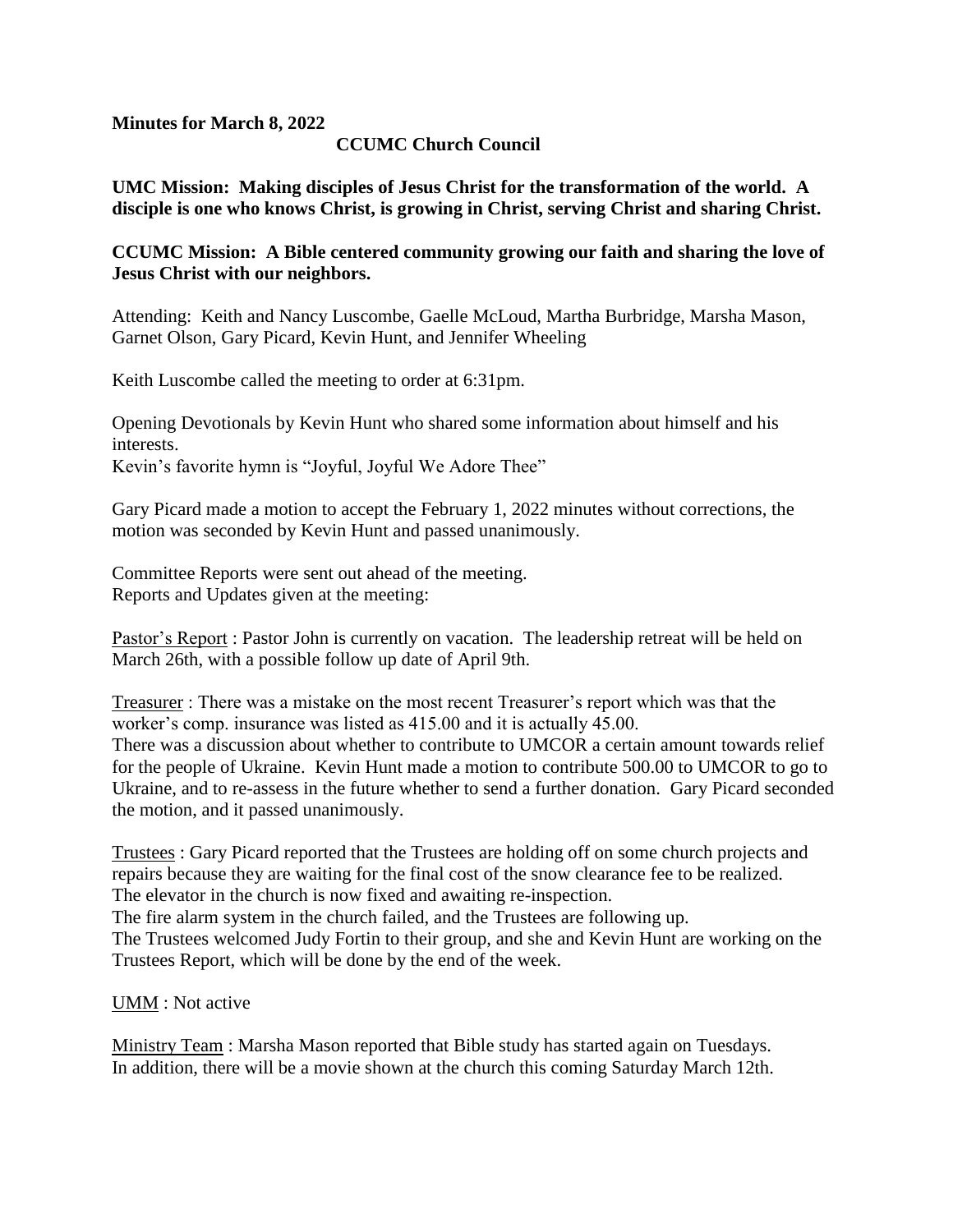Gaelle McLoud reported that Kayla P-K and Gaelle M are working on a mission project, which is to collect donations for and then put together Hygiene Kits to be donated to the Worcester Fellowship Thursday Cafe on April 14th. There will be a kit party at CCUMC on April 10th after the church service to put the kits together. The Oxford United Methodist Church is also working on this mission project with CCUMC.

Lay Leader : Kevin Hunt reported that he is the contact person for pastoral care this week while Pastor John is on vacation.

Kevin Hunt further reported that the church is trying to figure out plans for the cross-walk on Good Friday and for the Easter Sunrise Service. These programs used to be done in conjunction with the Charlton Federated Church. However, the Federated Church is not planning on joining with CCUMC this year for these programs, although Kevin Hunt stressed that they are still welcome. CCUMC will continue to work on the logistics of planning for the Cross Walk and Sunrise Service. Gary Picard suggested asking other churches to join us for these events, such as St. Joseph's.

Right Start : There was a discussion on the mask policy for the church. Garnet Olson and Gary Picard expressed that they felt that the church was ready to make mask wearing optional. Marsha Mason also agreed that it was time to make masks optional. There was also a further discussion about the necessity of keeping the windows open in the sanctuary during worship. It was decided to leave the window discussion for a future time.

Garnet Olson made a motion to make mask wearing while in the church building, including for Sunday worship, optional and to revisit the discussion again if the need arises due to a covid spike. Martha Burbridge seconded the motion. All council members voted yes, except Nancy Luscombe who abstained, and so the motion passed.

A discussion followed about the most efficient way to let church members know the new mask policy. It was decided that Nancy Luscombe would write an email announcing the policy, and then contact Hannah Darling in order to send it out.

There was another discussion about returning to pre-covid food regulations within the church building. Gary Picard expressed that the only guidelines the church needs to follow with regards to food preparation are the serve safe guidelines. Kevin Hunt spoke about the guidelines currently being used in the restaurant business. Kevin Hunt made a motion to restore food service guidelines in the church building to pre-covid regulations, the motion was seconded by Nancy Luscombe, and passed unanimously.

The Council hopes that this will mean the return of normal coffee hour, colations, church dinners, the Community Cafe, Communion, church events, and church family gatherings in private homes.

SPRC : Garnet Olson reported that Pastor John's Ordination is going to be this fall, and that he is currently going through trainings in preparation.

Garnet Olson also reported that SPRC compiled a policy for the thrift store, and she went over some of the highlights with the Council. The Council agreed that the best way to make thrift store volunteers aware of the policy is to post it in the thrift store itself, and also to email it to volunteers.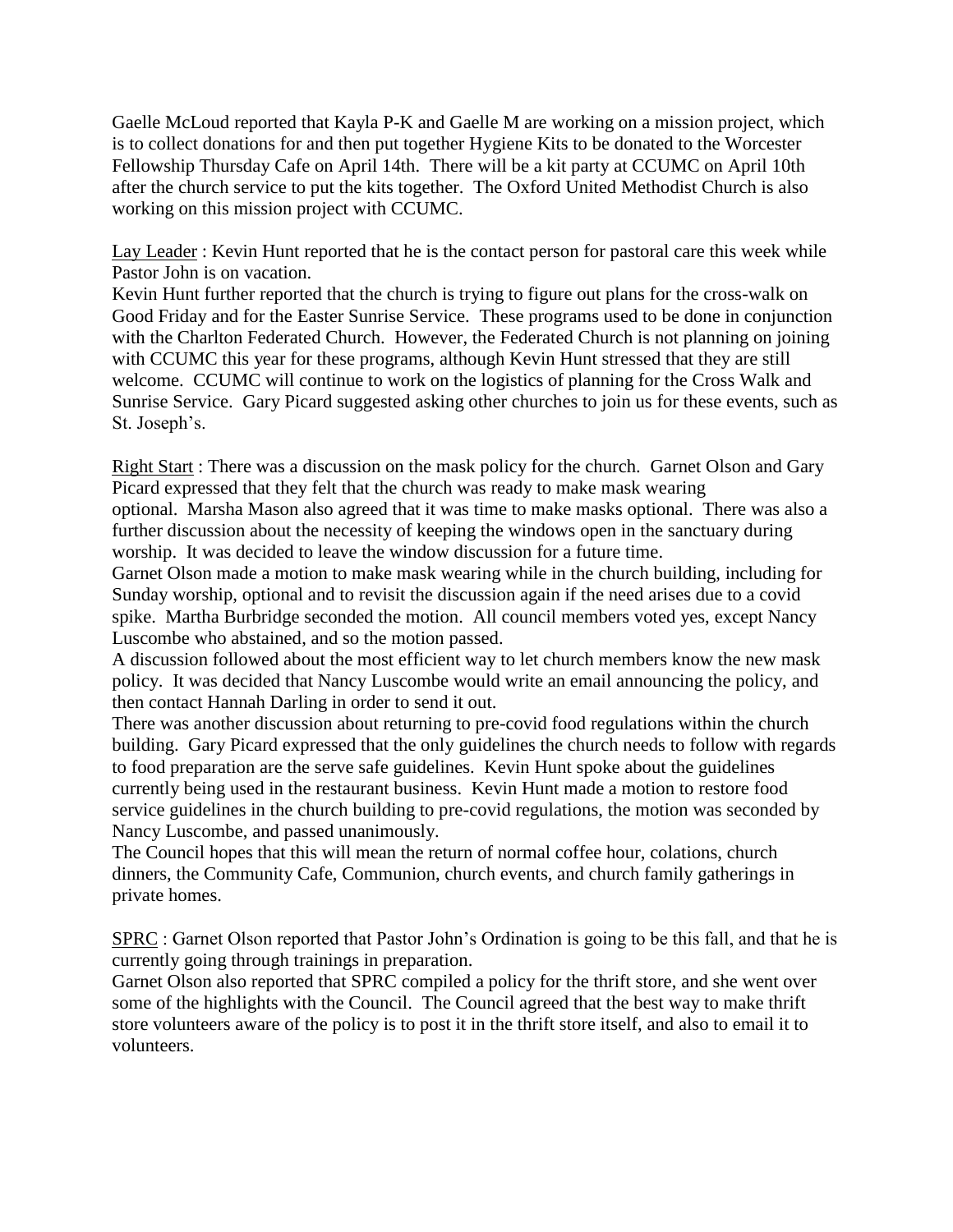UMW : Nancy Luscombe reported that the CCUMC UMW is going to be hosting the Commonwealth West UMW District Meeting on April 2, 2022. Nancy Luscombe also shared that Sandy Dam did the program at the last UMW meeting. The next meeting is set for March 28, 2022, and the possible program will be about the Holy Land.

Lay Leadership : Garnet Olson reported that herself, Renee Graveline, and Dr. Robin McFee attended lay leadership classes recently.

### **Old Business:**

Reminder : Leadership videos need to be sent to Hannah Darling for the church website.

Church Sign : There was a brief discussion about purchasing a new sign for the church. Kevin Hunt reported that the cost of purchasing a new sign, especially an electric one, was out of the range of the current church budget. The only way to currently receive a new sign would be through a memorial gift.

Safe Sanctuary Policy : Keith Luscombe read the amended version of the Safe Sanctuary Policy from the DS, which was procedure #9. Kevin Hunt made a motion to re-approve the Safe Sanctuary Policy with the edits from the DS, the motion was seconded by Marsha Mason and passed unanimously.

Building Use : A reminder to record the use of the church building, and the length of time of use, on the large calendar by the office.

Lease : Gary Picard reported that he is working on writing a new lease for the tenants of the parsonage.

#### **New Business:**

Visioning Letter : Kevin Hunt reported that responses from the letter that Pastor John sent to the congregation regarding the visioning meetings for the church, and human sexuality conversations, were starting to come in and be fielded. Comments and concerns of the congregation will be considered.

Single Board Model : Martha Burbridge reported that she attended a Zoom meeting discussing the single board model for church government. Martha Burbridge expressed that the result of the meeting was that the single board model would probably not work well for our church, and so there was no further discussion.

Request : Sandy Dam is the certified lay minister at George Whitefield UMC. Sandy Dam is required to undergo a psychological assessment in order to continue serving the UMC. The total cost of the assessment is 650.00. Sandy Dam requested that CCUMC pay 325.00 in order to help out with the cost of the assessment. The Council had a discussion about whether to pay the amount requested. Nancy Luscombe made a motion to grant Sandy Dam the 325.00 for the